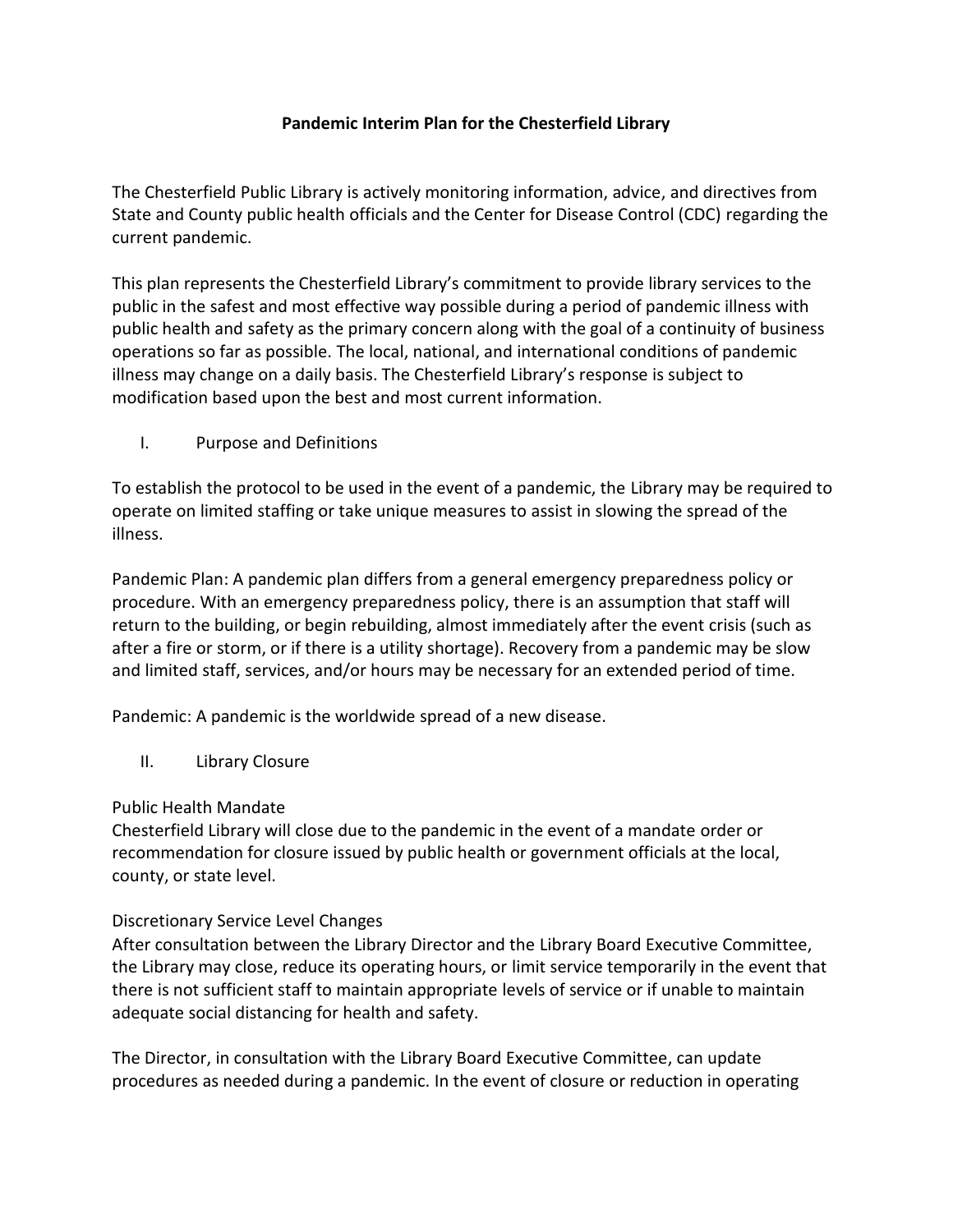hours, the Library Director will maintain communication with staff, Library Board of Trustees, and patrons.

III. Plan Priorities

# Staff Safety

Securing staff safety is the top priority of this Interim Service Plan and the determination of tiers of service. Staff interactions and in-person services may pose a high risk of virus transmission to staff who may be exposed to infected individuals or infected materials and surfaces.

# Public Safety

This plan strives to position the Library within the context of community safety and a responsibility to reduce community transmissions. In-person services must be staged and responsive to wider health implications.

Defining and Evaluating Essential Services in a Pandemic

This plan recognizes that services considered as core during normal library operations do not necessarily hold the same priority during a pandemic. It is therefore vital to define which services are critical and assess whether it is possible to provide these services in a way that does not put staff and community safety at risk. It is also imperative to evaluate whether services traditionally provided in person may be transferred online to provide staff and the community with a safer method of access during a pandemic.

IV. Staff Safety

All staff will be asked to make sure their emergency contact information is up to date.

Staff who are ill will be required to stay home.

Staff who present with symptoms of the pandemic virus, or who have come in contact with someone who tests positive for the pandemic virus, will be required to be tested for the virus and have a negative result before returning to work.

In providing service safely and efficiently, the following actions may be taken at the discretion of the Library Director or designee, in consultation with the Library Board Executive Committee:

- Increased health/safety measures for staff (wearing gloves, wiping down work areas, etc.)
- Social distance practices in public areas
- Reduction of staffing/hours
- Cancellation of all programs and group meetings
- Reallocation of employee responsibilities and shift/schedule changes
- Closure of the library